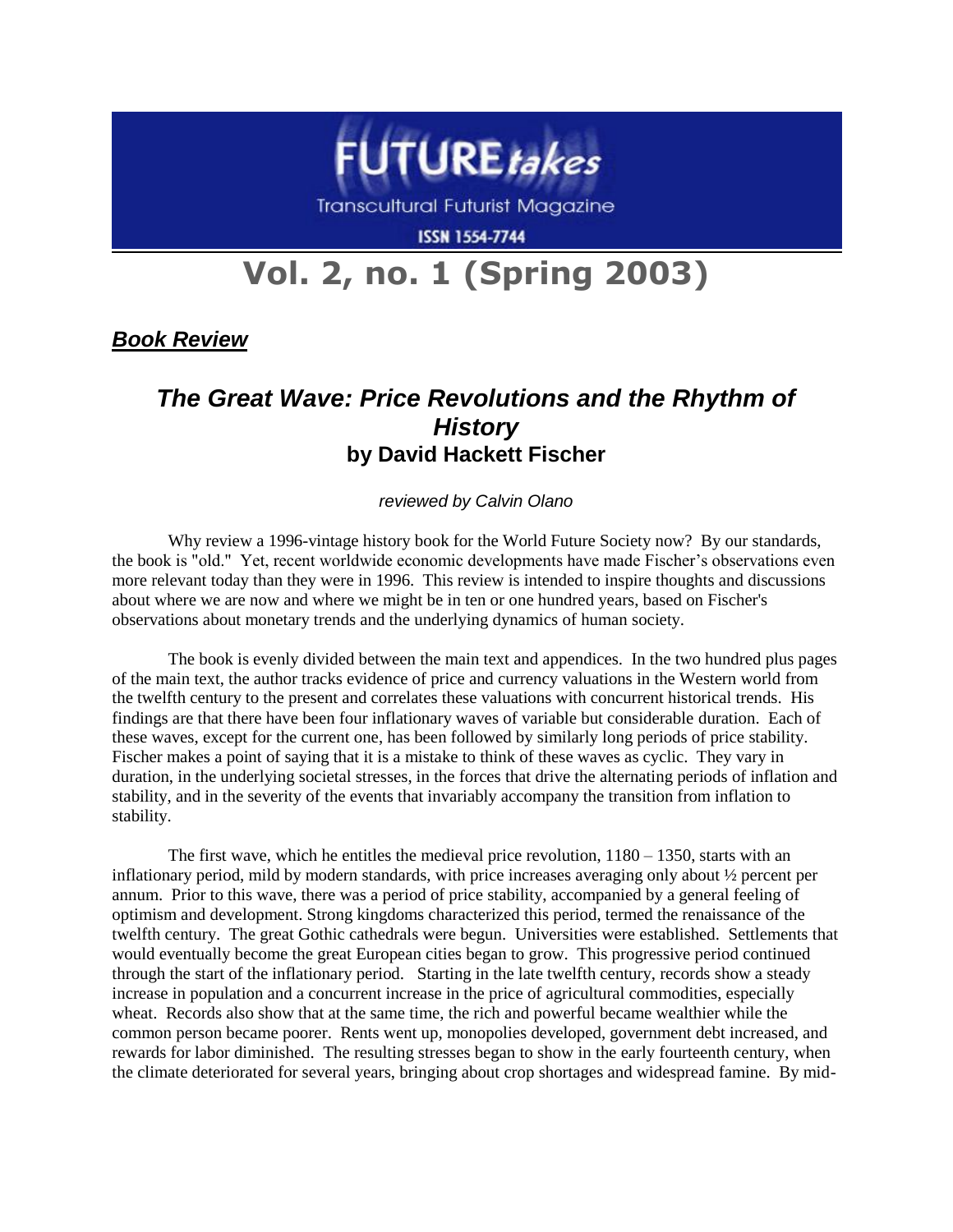century, the spread of bubonic plague brought about a final, great collapse of both the population and the economic system.

With the decimation of the European population, inflation ceased. Considerable chaos with wild swings in commodity prices accompanied these horrific changes. Although there was considerable variation, throughout the fourteenth century average prices did not rise. Gradually, starting approximately 1400, production and prices stabilized. With wages rising wealth became more equally distributed and Europe entered an extended period of political stability. This period, the Renaissance equilibrium, continued through the first third of the sixteenth century.

The second wave, the price revolution of the sixteenth century, was remarkably similar to the first wave. It began gradually, actually in the last quarter of the fifteenth century, when the population of Europe began to rise noticeably. Once again, prices of agricultural products rose while real wages for workers fell. Energy prices climbed as forests were heavily exploited. This time, price rises were twice that of the previous inflationary era, averaging about one percent per annum. As the inflationary period progressed, famine, plague and other diseases began to take a toll. Again, there was a period of political and social unrest; but this time it was less intense. Diseases were not as severe and population did not decline as dramatically. This is not to minimize the hardships of the period. Grain was in sufficiently short supply that people substituted sawdust in bread for flour. Interest rates soared. Currencies were debased. Rents increased nine fold while wages fell. Governments were faced with large deficits and the people with regressive taxation. This was a period of "stagflation", with inflating prices and economic depression.

Eventually, just after the middle of the seventeenth century, Europe pulled out of this slump. Fischer calls the era of stability that followed the Enlightenment equilibrium. As usual in periods such as these, stability was a long-term description with considerable short-term variation. At first, prices rose, only to fall later. Wages increased and the ordinary person felt that the times were good. Rents decreased and the disparity between the wealthy and average person declined. The great cities blossomed.

This prosperity continued until the first third of the eighteenth century, when prices began to rise concurrently with large increases in population. In mid-century the third inflationary wave began, but this wave was different from the earlier waves. It spawned civil unrest, a number of revolutions and considerable warfare between economically hard-pressed states. However, European populations did not fall and the famines were not as serious as earlier. The rate of inflation was higher during this wave than in the previous waves, averaging 1.7 percent per annum. Once again, the inflationary surge was led by rises in the cost of agricultural products.

In all of these inflationary waves, as well as in the periods of monetary stability, there was always considerable short-term variance. In the longer inflationary periods there were short periods of depression. In stable times, brief inflationary periods made it difficult for the contemporary person to judge whether the current trend was going to prevail for an extended period. This was true of this third wave, as well. However, in the early nineteenth century, after the reign of Napoleon in France, coinciding with the beginning of Mary's reign in England, a period of stability began that was to last all of the nineteenth century.

The factors that cause these secular changes are not always clear, even after the fact. It can be noted that the Western world saw a number of significant developments in the nineteenth century. Europe aggressively colonized much of the rest of the world. The industrial revolution had a major impact. The westward expansion of the United States led to considerable development. Thus, the factors that produced the Victorian equilibrium were, undoubtedly, different from those of earlier centuries.